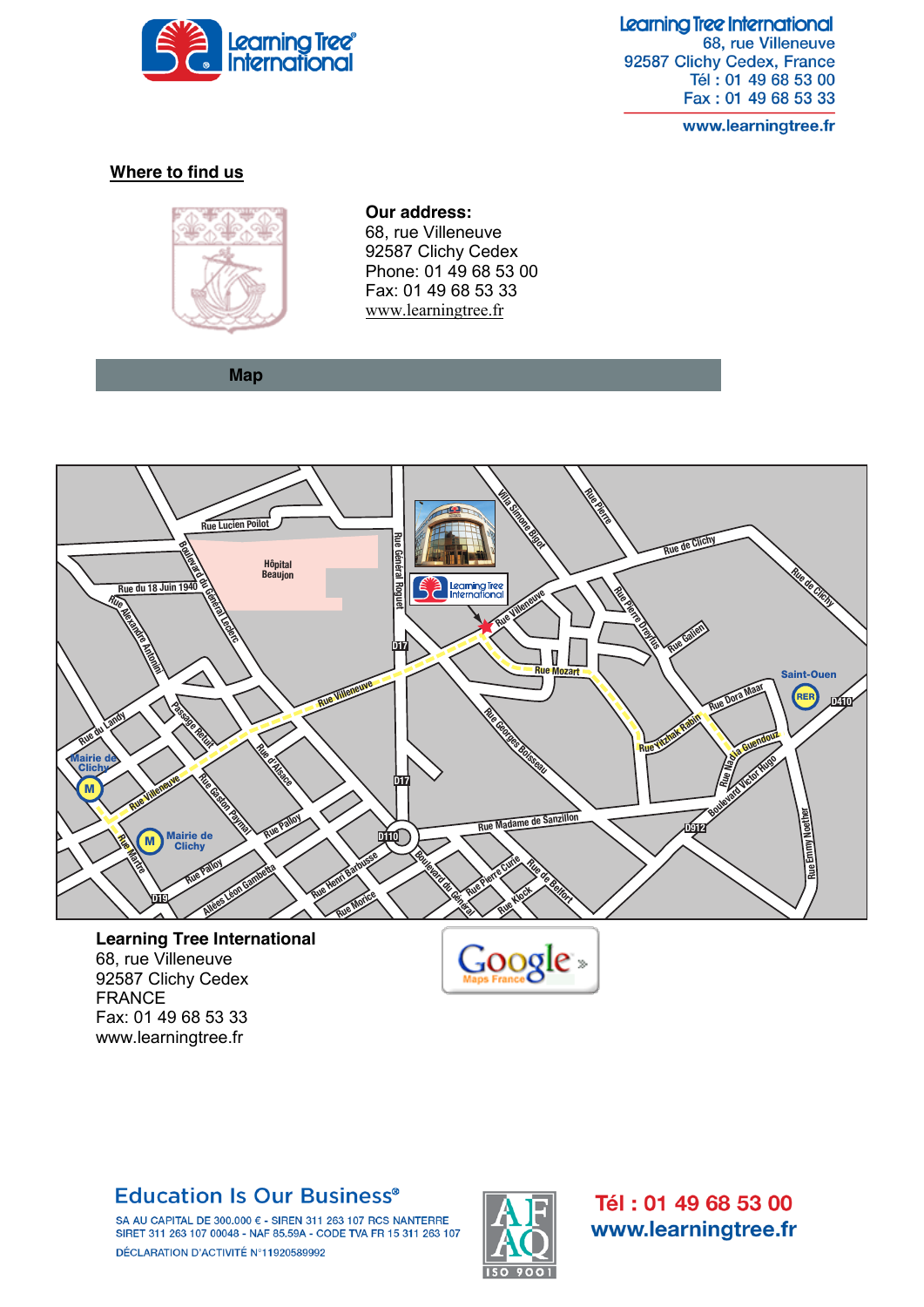# **LEARNING TREE INTERNATIONAL 68 Rue Villeneuve 92587 Clichy Cedex Tel: +33 (0)1 49 68 53 00**

# **Route information**

### **Location**

Learning Tree International Clichy is located close to the northern ring Paris. If arriving by car, there is limited outdoor parking available, payable at a meter. Please notify reception in advance that you plan to drive to the venue.

#### **Access by car**

By car from Charles de Gaulle airport (NORTH Paris): Join the A1 towards Paris Porte de la Chapelle. A86 take exit 2 / St-Ouen / Porte de Clichy / St Denis La Plaine / Stade de France / St Denis Pleyel. Take the boulevard Anatole France (D410) and Boulevard Victor Hugo (D912) towards Paris Porte de Clichy. Then turn right on Lady Sanzillon.

By car from Orly Airport (SOUTH Paris): Join the A106 and the A6 towards Paris / Porte d'Orléans. Continue on the ring road west. Take the exit Porte de Clichy (D911) then the direction Clichy (D19) / Saint-Ouen (D912). Turn right on Boulevard Victor Hugo (D912) then left the Boulevard du Gal Leclerc (D10). At the roundabout, continue on the street Gal Roquet (D17).

### **Metro access / RER**

Metro Line 13 station "Mairie de Clichy" - 10 minutes walk

RER C station "St-Ouen" - 10 minutes walk

#### **Bus access**

Many buses stop nearby – please see routes below, the stop at which to alight, and the length of walk to the Learning Tree.

| Line                               | Alight at Stop:             | Time to         |
|------------------------------------|-----------------------------|-----------------|
|                                    |                             | Training center |
| 54 (Aubervilliers, Asnières)       | Mairie de Clichy            | 10 mins         |
| 66 (Opera, Clichy)                 | Clichy V Hugo               | 10 mins         |
| 74 (Town Hall, Clichy)             | Pl of the Republic          | 5 mins          |
| 138a (Clichy, Gare d'Ermont)       | Villeneuve                  | 2 mins          |
| 173 (Clichy, La Courneuve)         | Gal Leclerc / V Hugo        | 10 mins         |
| 174 (St. Ouen, Defence)            | Gal Leclerc / Hosp. Beaujon | 5 mins          |
| 274 (St. Denis, Voltaire-Villiers) | Gal Leclerc / Hosp. Beaujon | 5 mins          |